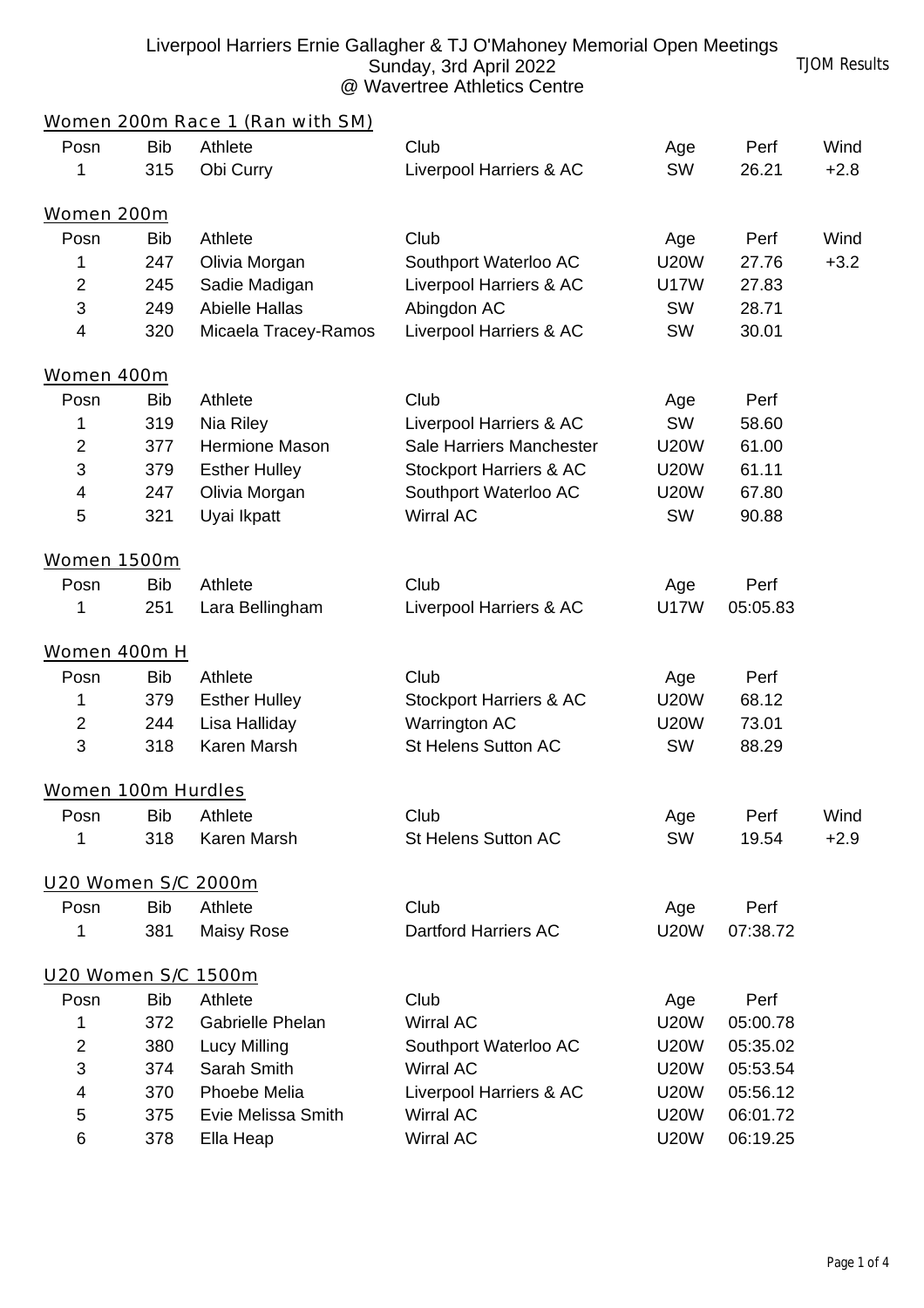## Liverpool Harriers Ernie Gallagher & TJ O'Mahoney Memorial Open Meetings Sunday, 3rd April 2022 @ Wavertree Athletics Centre

## U17W 100m

| Posn                | <b>Bib</b> | Athlete                               | Club                                           |                    | Perf           | Wind   |
|---------------------|------------|---------------------------------------|------------------------------------------------|--------------------|----------------|--------|
|                     |            |                                       | <b>Wirral AC</b>                               | Age<br><b>U17W</b> |                |        |
| 1<br>2              | 349<br>350 | Naimh Le Gall<br>Diana Emehelu        |                                                | <b>U17W</b>        | 12.54          | $+1.4$ |
| 3                   |            |                                       | Liverpool Harriers & AC<br><b>Wirral AC</b>    | <b>U17W</b>        | 13.36<br>13.44 |        |
|                     | 356<br>351 | Kelsey-lili Ogedengbe                 |                                                | <b>U17W</b>        | 13.47          |        |
| 4                   |            | <b>Lucy Salter</b>                    | Stockport Harriers & AC<br>St Helens Sutton AC |                    |                |        |
| 5                   | 248        | Sophie Brennan                        |                                                | U17W               | 13.72          |        |
| 6                   | 339        | Alisha Carroll                        | Liverpool Harriers & AC                        | <b>U17W</b>        | 13.74          |        |
| 7                   | 344        | Megan Cronshaw<br><b>Reese Morrow</b> | Wirral AC                                      | <b>U17W</b>        | 13.82          |        |
| 8<br>9              | 347        |                                       | Liverpool Harriers & AC                        | <b>U17W</b>        | 13.91          |        |
|                     | 321        | Uyai Ikpatt                           | Wirral AC                                      | <b>SW</b>          | 17.79          |        |
| U17W 200m           |            |                                       |                                                |                    |                |        |
| Posn                | <b>Bib</b> | Athlete                               | Club                                           | Age                | Perf           | Wind   |
| 1                   | 349        | Naimh Le Gall                         | <b>Wirral AC</b>                               | <b>U17W</b>        | 25.94          | $+3.2$ |
| $\overline{2}$      | 350        | Diana Emehelu                         | Liverpool Harriers & AC                        | <b>U17W</b>        | 28.29          |        |
| 3                   | 344        | Megan Cronshaw                        | Wirral AC                                      | <b>U17W</b>        | 29.14          |        |
| 4                   | 346        | Tegan Sidebotham                      | Liverpool Harriers & AC                        | <b>U17W</b>        | 29.73          |        |
| 5                   | 347        | <b>Reese Morrow</b>                   | Liverpool Harriers & AC                        | <b>U17W</b>        | 29.80          |        |
| 6                   | 321        | Uyai Ikpatt                           | Wirral AC                                      | <b>SW</b>          | 38.96          |        |
| U17W 300m           |            |                                       |                                                |                    |                |        |
| Posn                | <b>Bib</b> | Athlete                               | Club                                           | Age                | Perf           |        |
| 1                   | 359        | Lauren Byrne                          | Southport Waterloo AC                          | <b>U17W</b>        | 44.13          |        |
| 2                   | 348        | <b>Grace Hendrick</b>                 | Liverpool Harriers & AC                        | <b>U17W</b>        | 44.18          |        |
| 3                   | 339        | Alisha Carroll                        | Liverpool Harriers & AC                        | U17W               | 45.97          |        |
| 4                   | 361        | <b>Baley Woolf</b>                    | St Helens Sutton AC                            | <b>U17W</b>        | 46.76          |        |
| 5                   | 346        | Tegan Sidebotham                      | Liverpool Harriers & AC                        | <b>U17W</b>        | 47.49          |        |
| 6                   | 340        | <b>Abigail Stewart</b>                | Wirral AC                                      | <b>U17W</b>        | 48.46          |        |
| 7                   | 354        | Chloe-leigh Mark                      | St Helens Sutton AC                            | <b>U17W</b>        | 51.30          |        |
|                     |            |                                       |                                                |                    |                |        |
| U17W 800m           |            |                                       |                                                |                    |                |        |
| Posn                | <b>Bib</b> | Athlete                               | Club                                           | Age                | Perf           |        |
| 1                   | 361        | <b>Baley Woolf</b>                    | St Helens Sutton AC                            | <b>U17W</b>        | 02:27.28       |        |
| $\overline{2}$      | 345        | <b>Aimee Phillips</b>                 | West Cheshire Athletic Club                    | <b>U17W</b>        | 02:27.41       |        |
| 3                   | 355        | <b>Alexa Donnelly</b>                 | Kirkby Milers AC                               | <b>U17W</b>        | 02:45.50       |        |
| U17W 300m H Race H1 |            |                                       |                                                |                    |                |        |
| Posn                | <b>Bib</b> | Athlete                               | Club                                           | Age                | Perf           |        |
| 1                   | 357        | Apphia Keenan                         | Southport Waterloo AC                          | <b>U17W</b>        | 48.60          |        |
| $\overline{2}$      | 341        | Anna Fraser                           | <b>Wirral AC</b>                               | <b>U17W</b>        | 50.98          |        |
| 3                   | 342        | Imogen Carew                          | Wirral AC                                      | <b>U17W</b>        | 54.75          |        |
| U17W 300m H Race H2 |            |                                       |                                                |                    |                |        |
| Posn                | <b>Bib</b> | Athlete                               | Club                                           | Age                | Perf           |        |
| 1                   | 343        | Mia Walker                            | Wirral AC                                      | <b>U17W</b>        | 44.76          |        |
| $\overline{2}$      | 351        | <b>Lucy Salter</b>                    | Stockport Harriers & AC                        | <b>U17W</b>        | 48.83          |        |
| 3                   | 340        | <b>Abigail Stewart</b>                | Wirral AC                                      | <b>U17W</b>        | 52.94          |        |
|                     |            |                                       |                                                |                    |                |        |

TJOM Results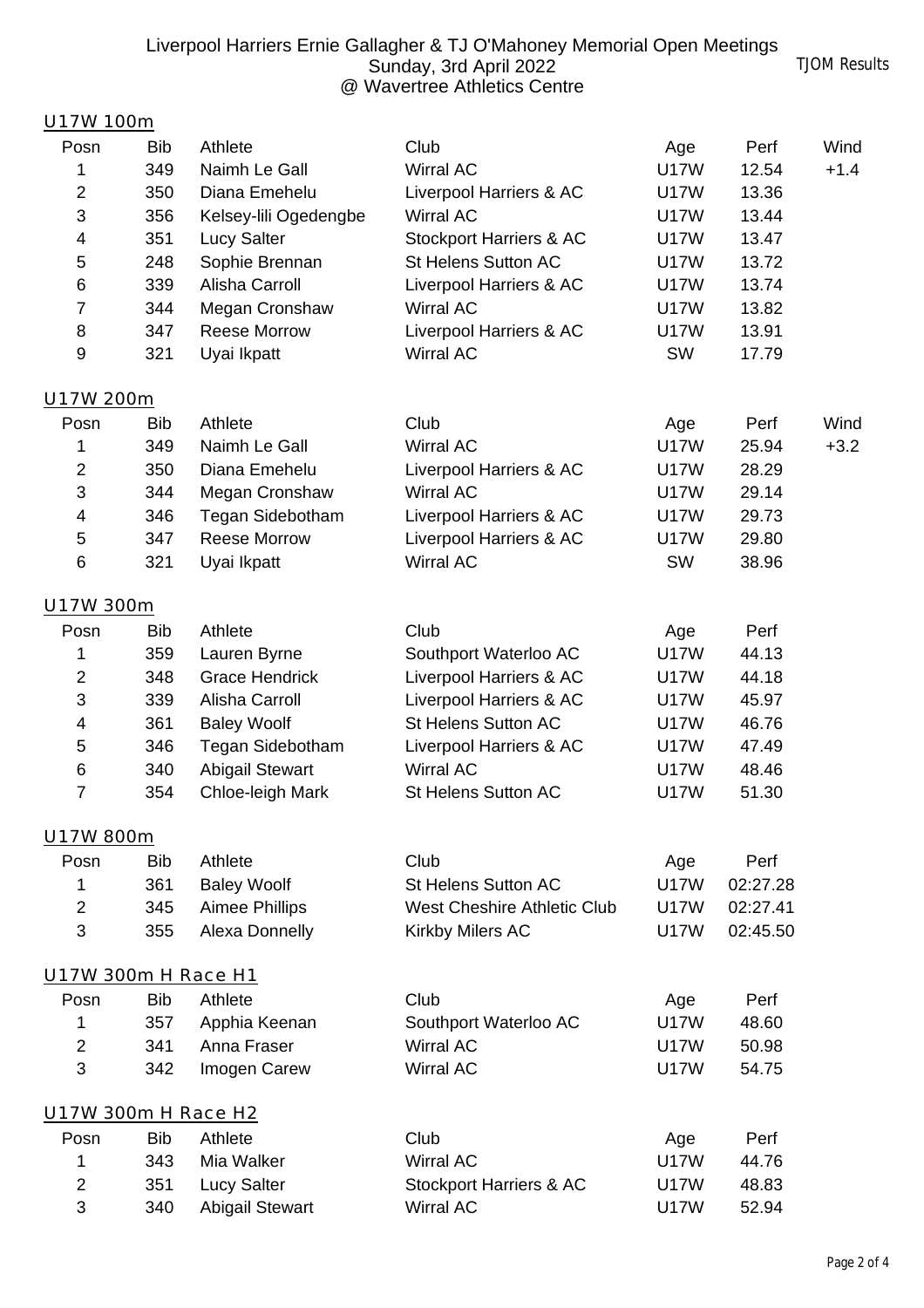| U17W 80m Hurdles   |            |                        |                                    |             |       |        |
|--------------------|------------|------------------------|------------------------------------|-------------|-------|--------|
| Posn               | <b>Bib</b> | Athlete                | Club                               | Age         | Perf  | Wind   |
| 1                  | 352        | Jessica Lord           | <b>Stockport Harriers &amp; AC</b> | <b>U17W</b> | 12.20 | $+2.9$ |
| $\overline{a}$     | 343        | Mia Walker             | Wirral AC                          | <b>U17W</b> | 12.29 |        |
| 3                  | 359        | Lauren Byrne           | Southport Waterloo AC              | <b>U17W</b> | 12.61 |        |
| 4                  | 243        | Jessica Keenan         | Southport Waterloo AC              | <b>U17W</b> | 12.62 |        |
| 5                  | 340        | <b>Abigail Stewart</b> | Wirral AC                          | <b>U17W</b> | 14.23 |        |
| <b>Men 400m H</b>  |            |                        |                                    |             |       |        |
| Posn               | <b>Bib</b> | Athlete                | Club                               | Age         | Perf  |        |
| 1                  | 386        | Harry Ross Hughes      | Wirral AC                          | <b>U20M</b> | 57.22 |        |
| $\overline{a}$     | 305        | Alec Batila-Mountsompa | City of Stoke AC                   | <b>SM</b>   | 58.73 |        |
| Men 110m Hurdles   |            |                        |                                    |             |       |        |
| Posn               | <b>Bib</b> | Athlete                | Club                               | Age         | Perf  | Wind   |
| 1                  | 305        | Alec Batila-Mountsompa | City of Stoke AC                   | <b>SM</b>   | 15.84 | $+1.6$ |
| $\overline{a}$     | 301        | Sam Coupland           | Southport Waterloo AC              | <b>U20M</b> | 16.62 |        |
| Senior & U20M 100m |            |                        |                                    |             |       |        |
| Posn               | <b>Bib</b> | Athlete                | Club                               | Age         | Perf  | Wind   |
| 1                  | 303        | Callum Letham          | <b>Dundee Hawkhill Harriers</b>    | <b>SM</b>   | 11.27 | $+1.9$ |
| $\overline{2}$     | 366        | <b>Matthew Liu</b>     | Liverpool Harriers & AC            | <b>U20M</b> | 11.39 |        |
| 3                  | 384        | Connor Hopkinson       | Liverpool Harriers & AC            | <b>SM</b>   | 12.00 |        |
| 4                  | 313        | Daniel Cope            | Kirkby Milers AC                   | <b>SM</b>   | 12.33 |        |
| 5                  | 312        | Reece Day              | Liverpool Harriers & AC            | <b>SM</b>   | 15.47 |        |
| U20M & U17M 100m   |            |                        |                                    |             |       |        |
| Posn               | <b>Bib</b> | Athlete                | Club                               | Age         | Perf  | Wind   |
| 1                  | 387        | <b>Adam Oliver</b>     | Kirkby Milers AC                   | <b>U20M</b> | 11.67 | $+3.0$ |
| 2                  | 382        | Finn Kelleher          | Liverpool Harriers & AC            | <b>U17M</b> | 12.84 |        |
| 3                  | 338        | Joshua Roughley        | Kirkby Milers AC                   | <b>U17M</b> | 12.97 |        |
| 4                  | 337        | Adam Byrne             | Southport Waterloo AC              | <b>U17M</b> | 13.09 |        |
| 5                  | 335        | Jacob Lodge            | Wirral AC                          | <b>U17M</b> | 13.15 |        |
| <b>Men 200m</b>    |            |                        |                                    |             |       |        |
| Posn               | <b>Bib</b> | Athlete                | Club                               | Age         | Perf  | Wind   |
| 1                  | 246        | Ruachkuoth Ter         | Liverpool Harriers & AC            | <b>U20M</b> | 23.45 | $+2.8$ |
| $\overline{2}$     | 303        | Callum Letham          | <b>Dundee Hawkhill Harriers</b>    | <b>SM</b>   | 23.47 |        |
| 3                  | 310        | Luke McQuade-Johnson   | Liverpool Harriers & AC            | <b>SM</b>   | 26.09 |        |
| 4                  | 253        | Ikuo Harimoto          | York AC                            | <b>SM</b>   | 29.90 |        |
| 5                  | 306        | <b>Terry MacKlin</b>   | Liverpool Harriers & AC            | <b>SM</b>   | 29.98 |        |
| Men 400m           |            |                        |                                    |             |       |        |
| Posn               | <b>Bib</b> | Athlete                | Club                               | Age         | Perf  |        |
| 1                  | 252        | <b>Jack Gilland</b>    | Liverpool Harriers & AC            | <b>SM</b>   | 51.44 |        |
| $\overline{2}$     | 386        | Harry Ross Hughes      | Wirral AC                          | <b>U20M</b> | 51.81 |        |
| 3                  | 304        | Oliver Edwards         | Wrexham AAC                        | <b>SM</b>   | 54.46 |        |